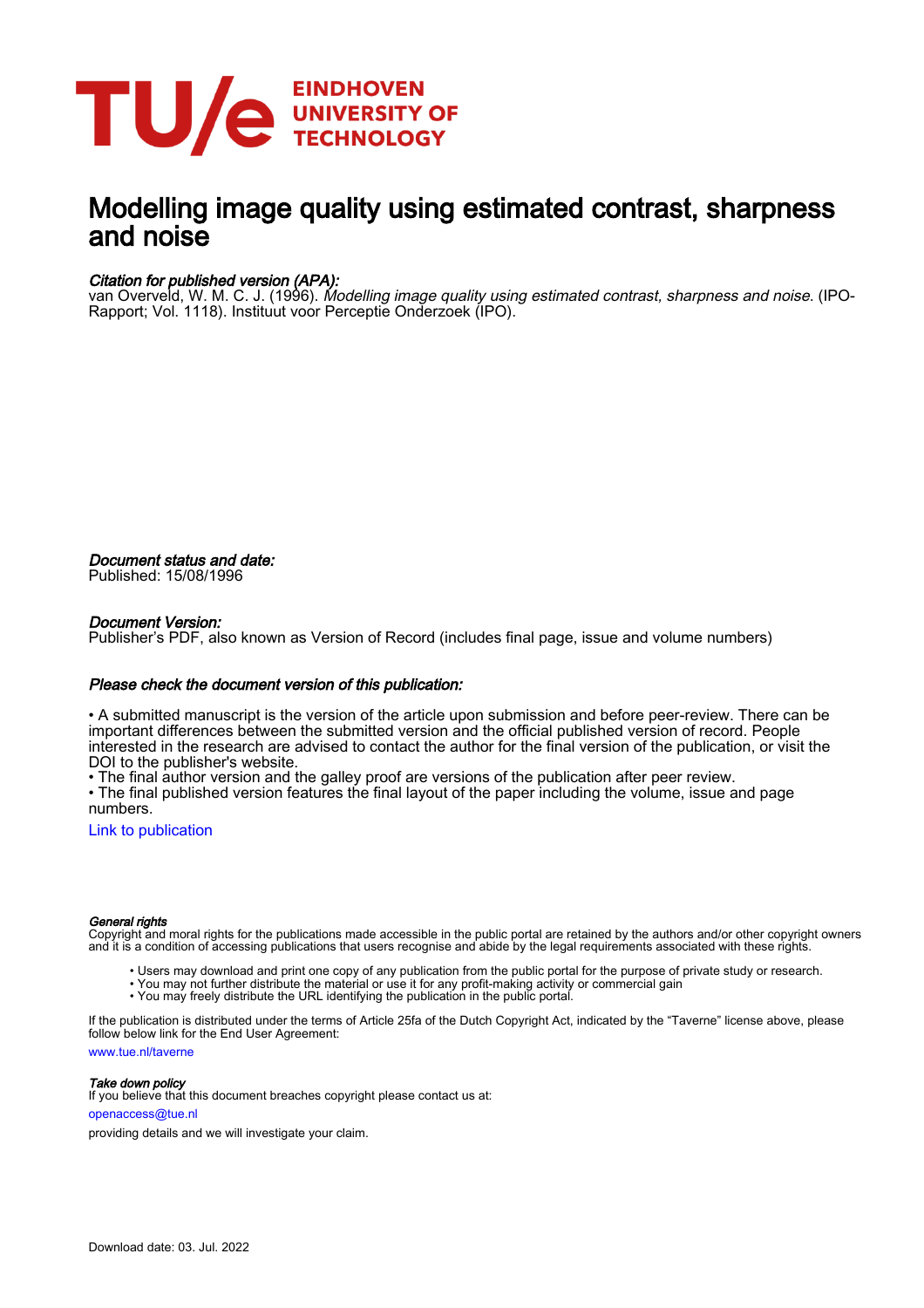Institute for Perception Research PO Box 513, 5600 MB Eindhoven 15.08.1996

#### · **Rapport no. 1118**

Modelling image quality using estimated contrast, sharpness and noise

W.M.C.J. van Overveld

Blackut

Voor akkoord: Dr.ir. J.B. Martens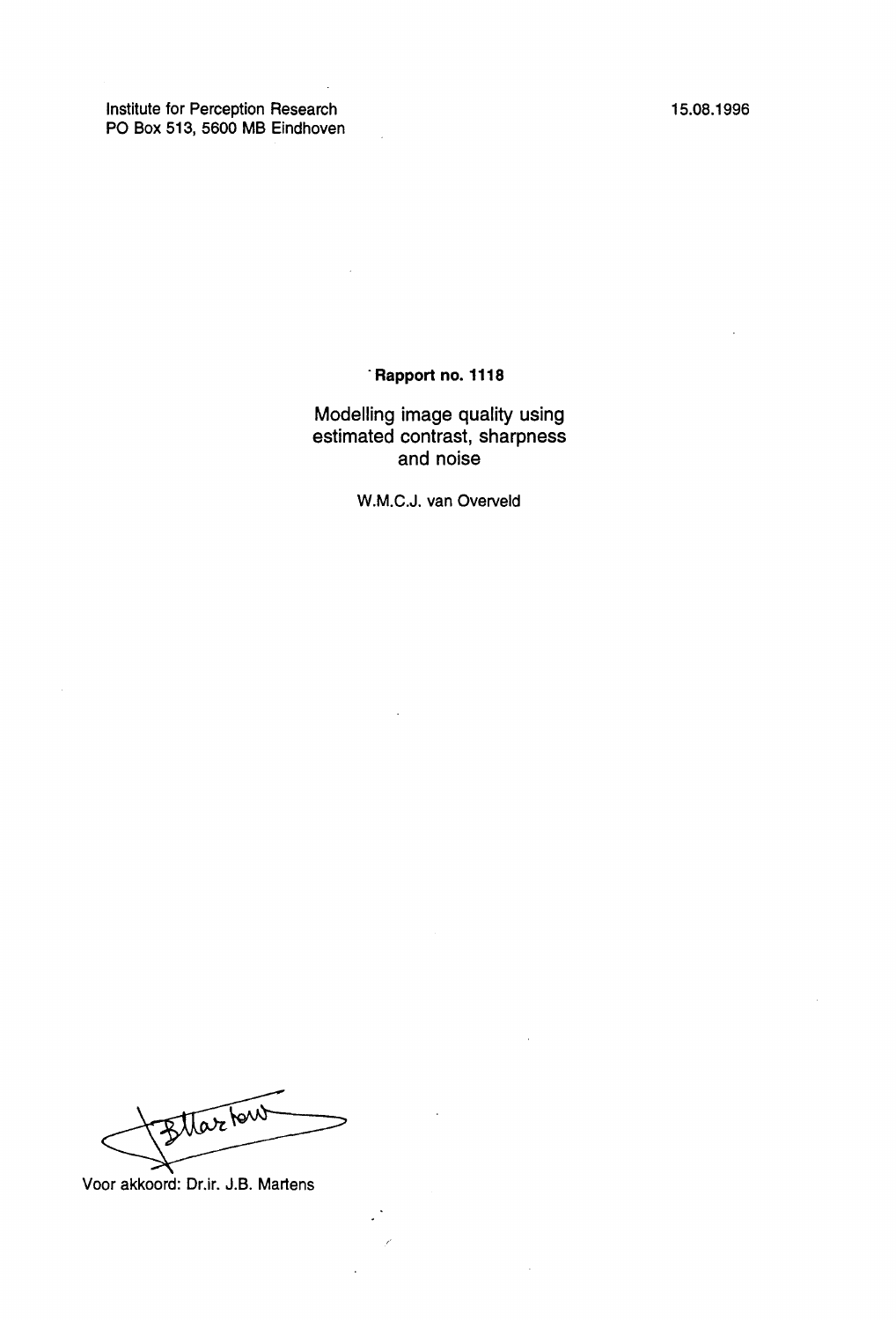# **Modelling image quality using estimated contrast, sharpness and noise**

W.M.C.J. van Overveld

#### **Summary**

In this report we describe a simple model for perceived image quality, based on objective estimates of three perceptual attributes: contrast, sharpness and noisiness. The estimates are based on the work of Kayargadde [Kay95].

In this model, image quality is modelled as a polynomial combination of these three estimates. The coefficients are computed from experimental data on images that were varied with respect to (physical) contrast, sharpness and noise.

We investigate the performance of such models by comparing the coefficients found for three different scenes, and by looking at the amount of variance explained by the models. A simple quadratic model with only three terms is shown to perform much better than a linear model, and it is not much worse than a full quadratic model with nine terms.

1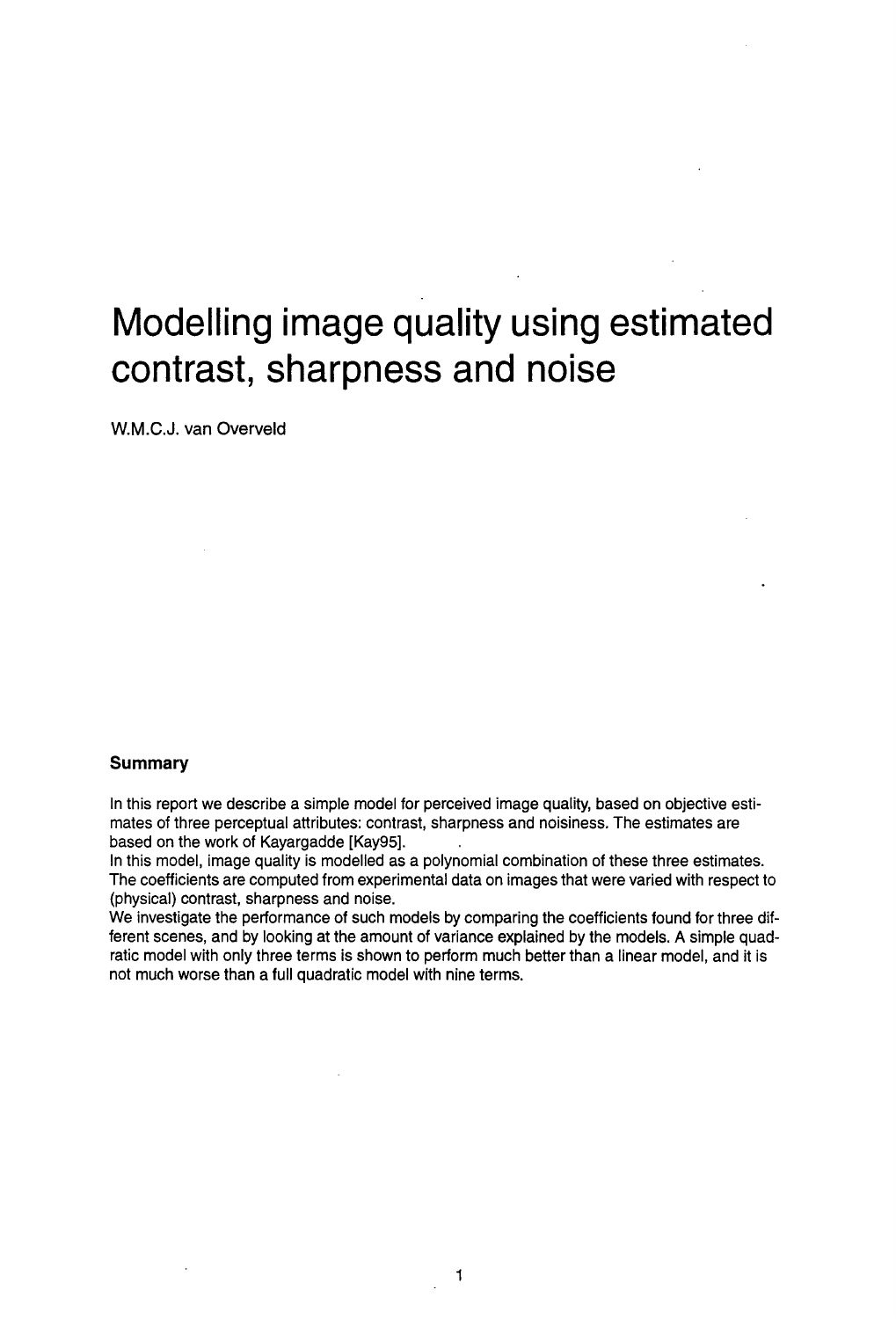#### **1. Introduction**

It is known that brightness contrast, perceived sharpness and noisiness play an important role in the judgement of image quality for medical images (cf. [Ove94], [Ove95]). Objective measures for these three image attributes have been developed by Kayargadde and others (cf. [Kay95], [KM94], [KMR95], [KM96a], [KM96b], [Ove96]).

We use such estimates to develop and test a very simple model for image quality, to see whether it is possible to predict "average" perceived quality from the three objective measurements. We do not attempt to model individual differences.

Section 2 briefly describes the theory behind three objective measures used: contrast index, blur index and noise index. Section 3 describes an experiment in which we measured quality as a function of three physical parameters, where those physical parameters were expected to correlate well with perceived contrast, sharpness and noise, respectively. We also present the objective measures as computed for each of the stimuli used in that experiment.

Section 4 describes the model: how the measured experimentally assessed quality scores are modelled as a function (either a linear or a quadratic one) of the three objective measures. Section 5 is devoted to discussion and conclusions.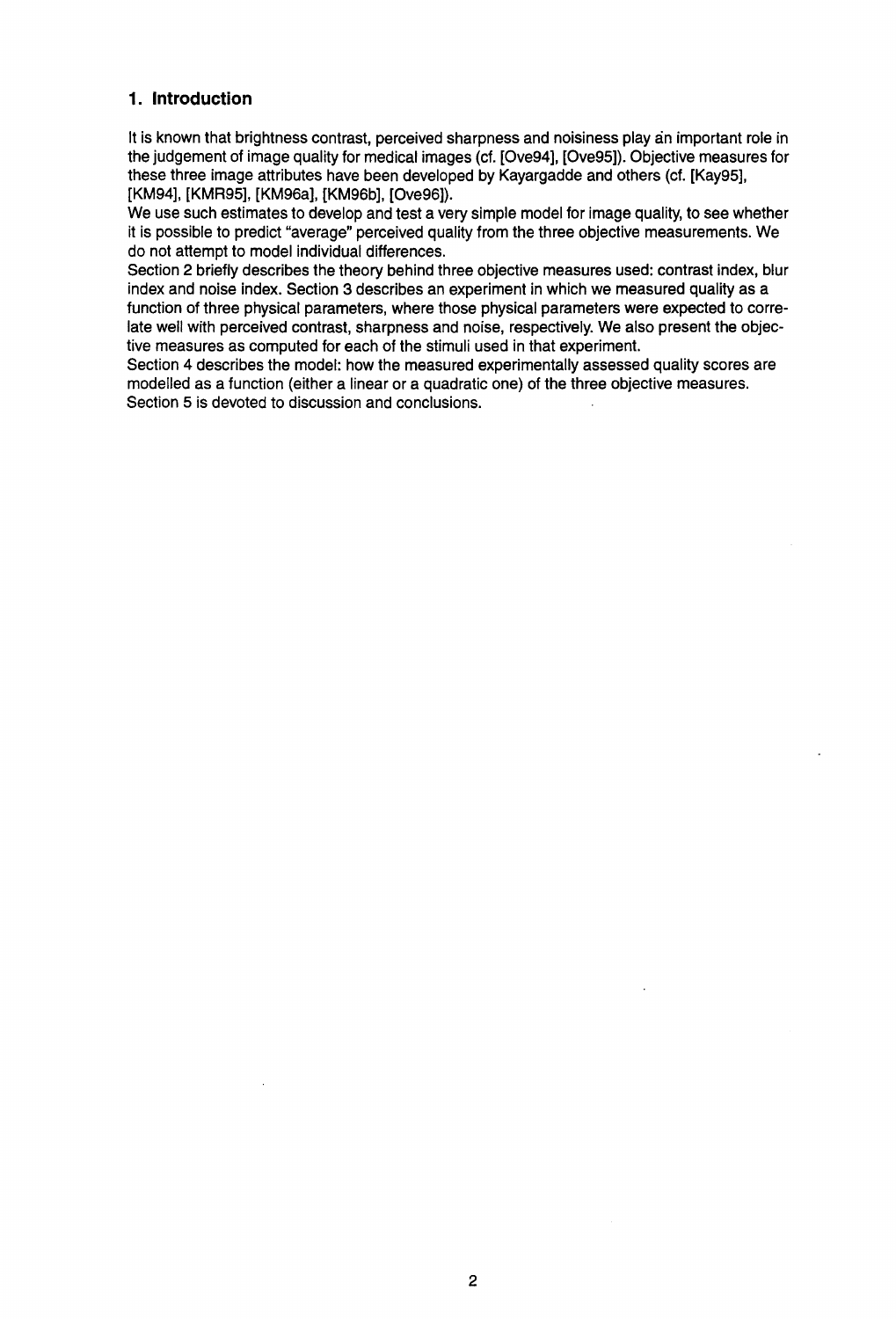### **2. The contrast, blur and noise indices**

This section is devoted to a short description of the three indices that are used as estimates of the perceived contrast, unsharpness and noisiness, respectively. More details can be found in [Kay95], [KM94], [KM96a], [KM96a] and KMR[95].

The computation of all three indices starts with a grey-value description of a digital image. This image is assumed to be displayed on a monitor with known grey-value to luminance characteristics, or it is printed on film using a hard copy unit with known grey-value to optical density characteristics. The image is assumed to be viewed in known lighting conditions, and in the case of hard copies, the luminance of the view box is also assumed to be known. All of these assumptions are part of the "display model" (see Figure 1). Using this model, the luminance image can be computed from the grey-value image.

The next step uses a model of the front end of the human visual system. This includes some blur (due to a combination of viewing distance and eye optics), which is modelled as a Gaussian blurring filter with spread  $b_n$ . Next, a compressive non-linearity transforms the values in the luminance domain to an internal representation of brightness (some form of the Weber-Fechner law, or Stevens law, as it is called in psychophysical literature; in fact, the CIE lightness model is used, cf. [Hun78]). Finally, some internal noise is added with spread  $n<sub>o</sub>$ . At this stage (the output of the front-end model) we have arrived at a "brightness" image. The three different estimates of contrast, unsharpness and noisiness are obtained on this representation of the image, as shown in Figure 1.



FIGURE 1. Computation of contrast, blur and noise indices.

The contrast index [KMR95] is based on the histogram of the brightness values. The (global) contrast index is defined as the inverse of the slope of the cumulative brightness histogram. In the case of a uniform brightness histogram, this index is proportional to the width of the brightness histogram, which is intuitively related to the perceived contrast. The slope of the cumulative histogram is computed using linear regression of the part of the histogram between 5% and 95%. In [Ove96], we have extended this notion to a "local contrast index", but since this did not always give satisfactory results, we only use the global contrast index in this study.

The blur index ([KM94], [KM96b]) is computed using Gaussian derivative operators. An image is analysed within Gaussian windows of a given spread  $\sigma_a$ . Within such a window, local (Gaussian) derivatives up to order 3 are computed. Using these derivatives, it is possible to estimate the five parameters that characterize an ideal edge blurred by a Gaussian filter: the location of the edge relative to the analysis window, its orientation, mean value and height, and finally the spread of the blurring filter,  $\sigma_b$ ,  $\sigma_b$  is an estimate for the blur of the given edge.

The blur index is computed from the  $\sigma_b$  estimates of various edges in the image. In fact, only those estimates are used which can be considered as reliable: first of all, we must be sure that there is indeed an edge at the given location (by thresholding the amount of one-dimensional energy relative to the total energy), and secondly, the distance of the edge to the center of the analysis window and  $\sigma_b$  should be comparable in size to  $\sigma_a$  which can be ensured by setting another threshold.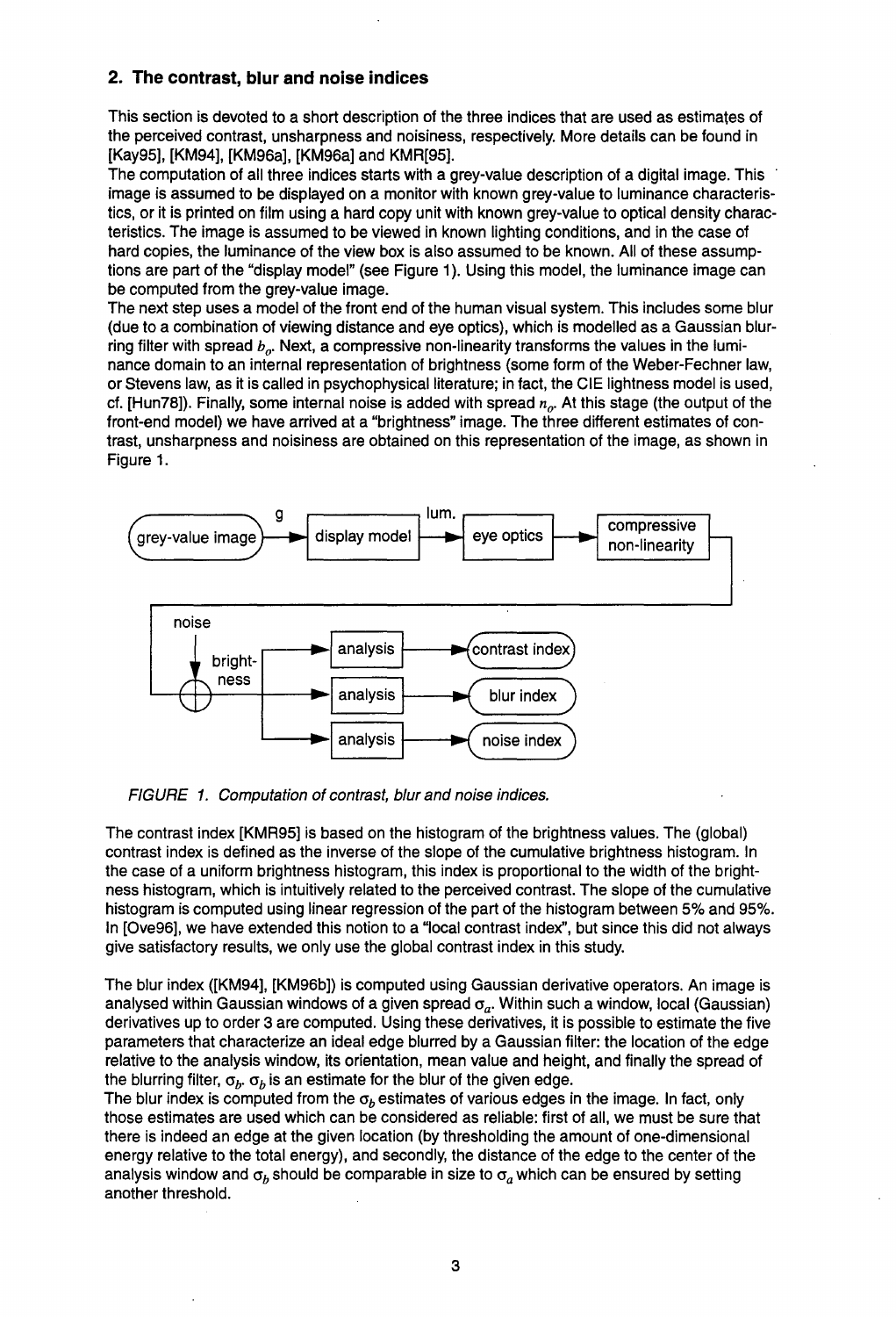Now a global estimate for the image blur, say  $\bar{b}$ , can be obtained from all "reliable"  $\sigma_b$  estimates, by minimizing the weighted error between the global estimate and the local ones. The weighting takes care of the confidence in the local estimate and is based on the local edge gradient. The estimated "global blur"  $\bar{b}$  is still an estimate of a physical parameter (despite the fact that it is computed from a brightness image). This can be transformed to an estimate of perceived blur through

$$
I_b = 1 - \sqrt{b_o/\bar{b}} ,
$$

where  $b<sub>o</sub>$  is the spread of the intrinsic blur in the optical system (note that this is included in the estimate of  $\bar{b}$  because the brightness image used as input to the estimation algorithm already incorporates optical blur).  $I<sub>b</sub>$  is called the blur index.

The noise index [KM96a] is also based on local derivative analysis. In this case, the image is analysed using Gaussian windows of two different spreads, say  $\sigma_1$  and  $\sigma_2$ . The first-order derivatives in both directions are computed, and the amplitude

$$
|f_1| = \sqrt{f_{0,1}^2 + f_{1,0}^2}
$$

is used to determine the noise variance. Under some assumptions (among others, that the image contains enough locally uniform regions), the peak of the distribution of  $|f_1|$  occurs at location  $\beta$ , which is the spread of the first-order derivative coefficients in uniform, noise-only regions. Assuming that the noise is white with standard deviation  $\sigma_n$  and this noise is blurred by a Gaussian filter of spread  $\sigma = l_c$  it can be shown that

$$
\beta_i = \frac{\sigma_n}{2\sqrt{\pi}} \cdot \frac{\sigma_i}{l_c^2 + \sigma_i^2},
$$

in which the subscript  $i$  takes the value 1 or 2, denoting the two different analysis windows. Thus we have two equations, allowing us to estimate both  $\sigma_n$  and  $I_c$ . Kayargadde and Martens have found that  $\sigma_n$  correlates well with the perceived noisiness, so that the noise index is based on this estimate. The noise index, *In,* is computed from the "physical" estimate of noise in the same way as the blur index:

$$
I_n = 1 - \sqrt{n_o / n} ,
$$

in which  $n<sub>o</sub>$  is the spread of the intrinsic noise in the optical system and  $\bar{n}$  is the estimated noise spread including the intrinsic noise. In fact, we used a slightly different version of this formula: we did not actually include the intrinsic noise in the front-end model because then we would have needed many runs of the algorithm (with different realisations of the intrinsic noise) to estimate  $\sigma_n$ . Instead, we assumed  $n_0 = 0$  in the front-end model, computed  $\sigma_n$  as an estimate of the noise present in the image (excluding the internal noise) and afterwards assumed that the overall standard deviation of the internal plus the external noise could be written as

$$
\bar{n} = \sqrt{n_o^2 + \sigma_n^2}.
$$

4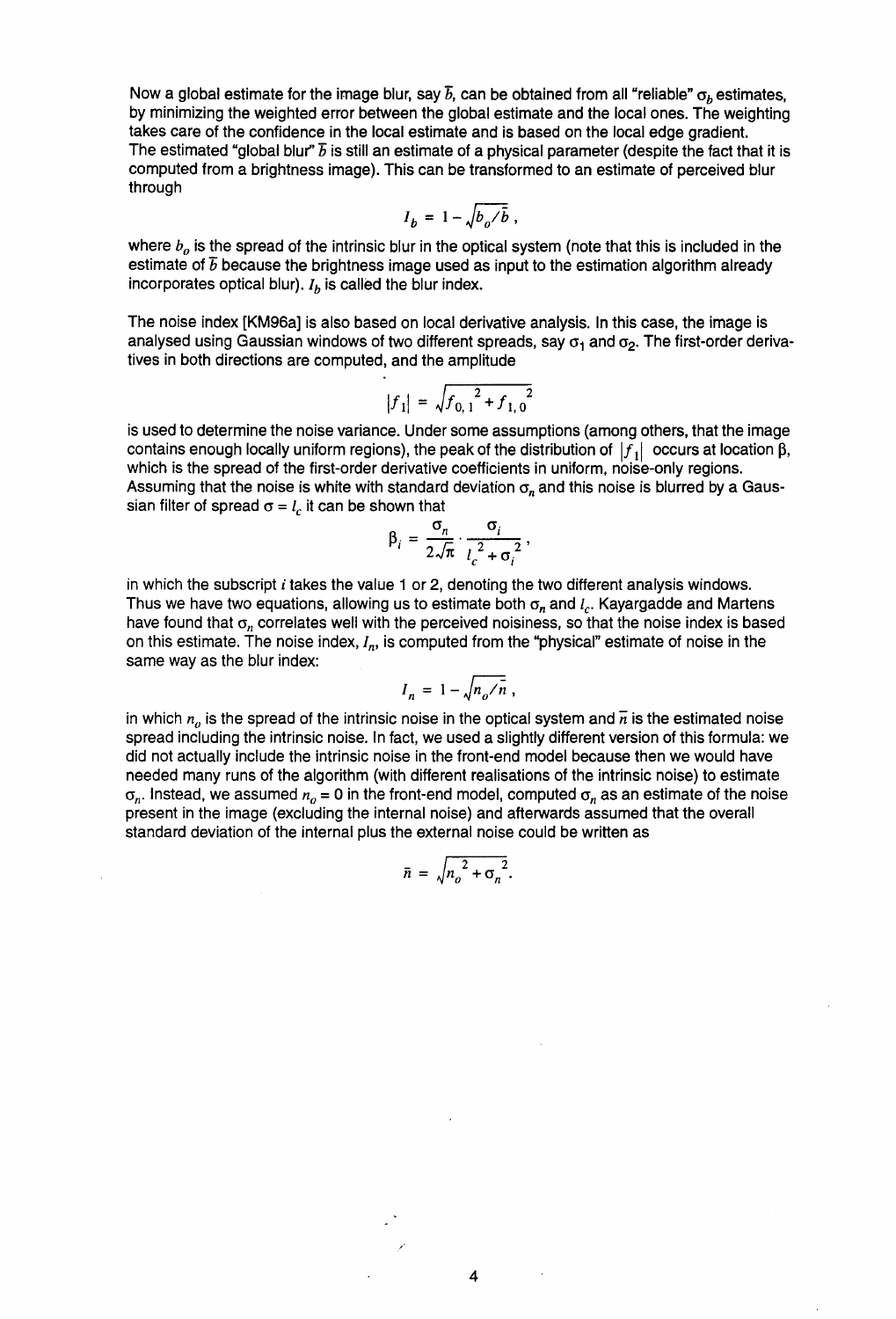#### **3. Experiment: quality scaling and objective measures**

In this chapter, we briefly recapitulate an experiment already described in [Ove95]. In this experiment, three physical parameters were varied: contrast {grey value range), sharpness {width of a Gaussian blurring kernel) and noise {simulated X-ray dose). These variations were applied to three angiographic X-ray images, named cer, kid and leg. The images will be referred to as "scenes". Four different levels were chosen for each of the physical parameters. We first varied the amount of noise using a computer simulation of a varying X-ray dose. The noise levels are indicated by 1 to 4 where 1 is the lowest noise level {the highest X-ray dose). Next the contrast variation was applied, consisting of a linear scaling of the grey value range with varying window width, ensuring that the average grey value was kept constant over the variation. The widths {referred to as contrast levels) were 255 {maximum contrast), 200, 150, and 100. Finally, the images were blurred with a Gaussian filter with a spread of O {no blur), 1, 2 or 3 pixels standard deviation. These will be called blur level 0 to 3, respectively.

#### **Quality scaling experiment**

All images {64 versions per scene) were viewed in a dimly lit room, on a view box having a luminance of  $L_{box}$  = 2500 cd/m<sup>2</sup>. The viewing distance was 50 cm. Every subject viewed the different versions of a scene in randomized groups of 16 images at a time. The three scenes were not directly compared with each other. The subjects had to express the quality of each image on a scale from 1 to 10: both in terms of appreciation and "diagnostic value", i.e. the ability to see details. We used 8 non-experts as subjects. We changed the quality scores into z-scores per subject {with zero average and unit standard deviation) and averaged these over the subjects. The average scores were transformed back to the original scale.

The results can be found in Figures 2-4, which depict the same results as Figure 12 of [Ove95].



FIGURE 2. Quality scores for scene "cer': as a function of blur level (increasing in four steps, from left to right on the horizontal axis). The four different plots are for the different noise levels, and different curves in one plot are for different contrast levels. The size of the dashes indicates the contrast level: the shorter the dashes, the lower the contrast.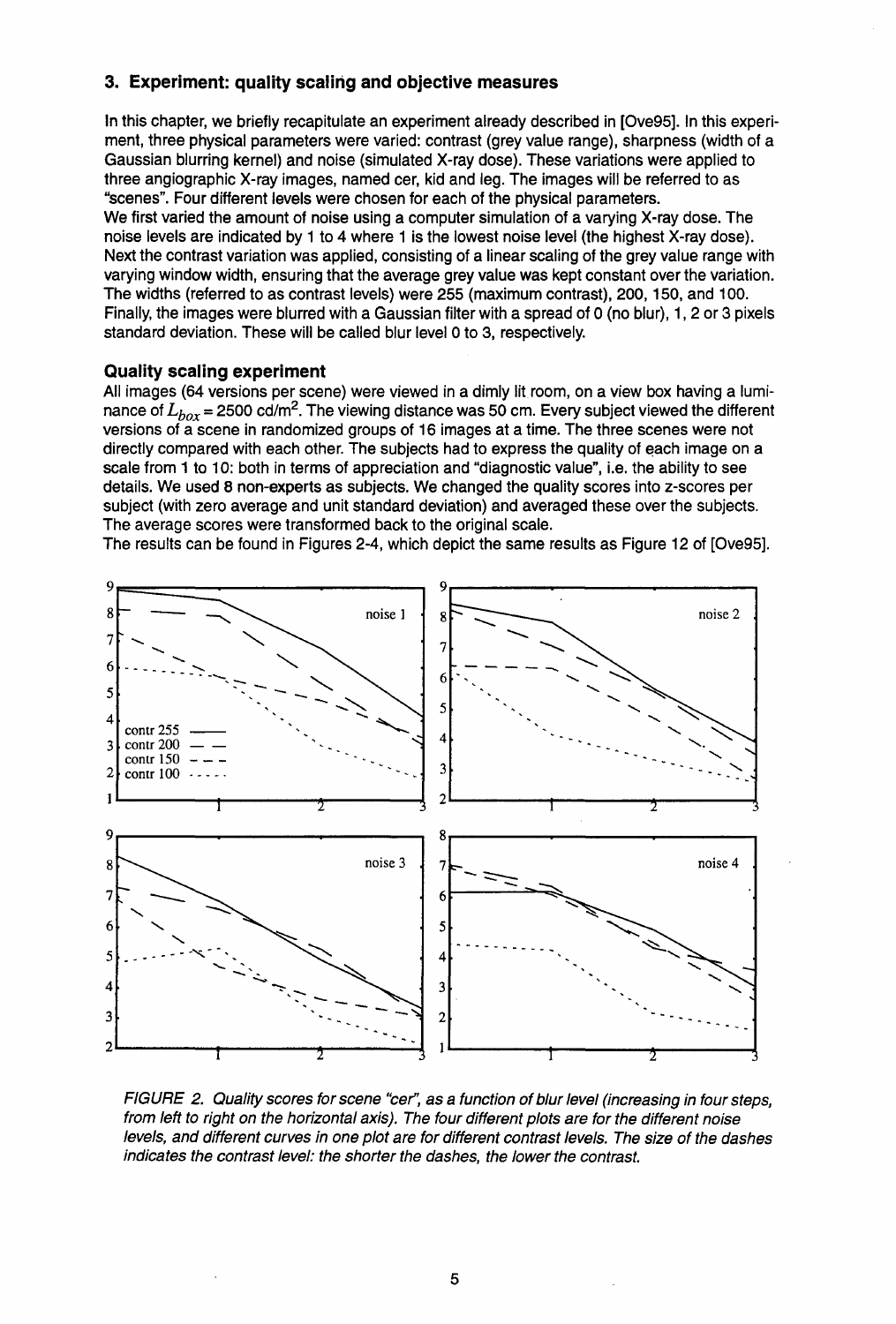

FIGURE 3. Quality scores for scene "kid", as a function of noise level. See the caption of Figure 2 for further description.



FIGURE 4. Quality scores for scene "leg", as a function of noise level. See the caption of Figure 2 for further description.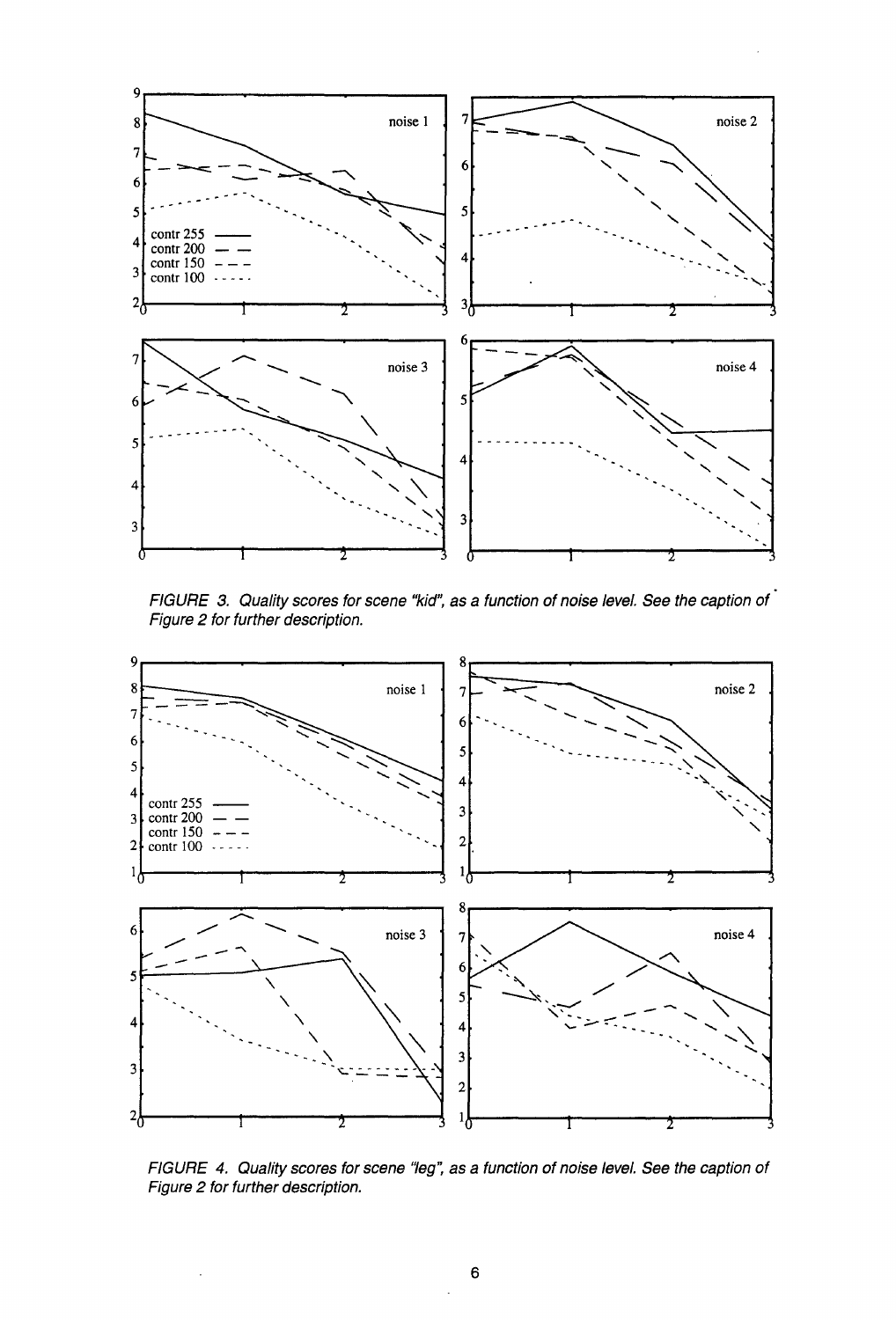#### **Objective measures**

Figures 5-7 show the contrast indices, computed for each of the images used in the experiment. As in [Ove96], the black borders of the images were excluded from the histogram before the computation.

The estimates of the blurring spread, *b,* are shown in Figures 8-10. These were computed as described in Section 2, with the parameter values chosen as in [KM96b], except for the fact that we used a Gaussian analysis window with  $\sigma_a = 2$  instead of a binomial window. To avoid problems with the black borders of the image (which could be regarded as ideally sharp edges, thus erroneously lowering the overall estimate of the blurring spread) we only used subimages of the original images. The square subimages were chosen as large as possible without including parts of the black border, and they contained sufficiently many representative parts of "real" edges in the image. To convert the blurring spread to the blur index, we used the value of  $b<sub>o</sub>$  that was used in the front-end model, namely 0.8067 pixels (this corresponds to 0.65 minarc as used in [KM96b], given the viewing distance and size of our images).

Estimated noise spread  $\sigma_n$  is shown in Figures 11-13. For this, we used the same subimages as used for the blur estimates (note that the black borders would count as completely noise-free regions). Again we used Gaussian analysis windows instead of binomial ones, as stated in [KM96a]. We used five scales of analysis windows: 1, 1.5, 2, 3 and 4, and estimated  $\sigma_n$  from appropriate pairs of these scales as described in section 2.2 of [KM96a]. In the computation of the noise indices, the value of  $n<sub>o</sub>$  was chosen to be 2 brightness units. This is in the same order of magnitude as the values used in [KM96a], and it is also approximately equal to the smallest value of  $\sigma_n$  found for our images. Thus we assume that the noise in the

images with the highest X-ray dose is at the same level as the internal noise.



FIGURE 5. Contrast indices for scene "cer'', as a function of contrast level. The four different plots are for the different noise levels, and different curves in one plot are for different blur levels. The size of the dashes indicates the blur level: the shorter the dashes, the more blur.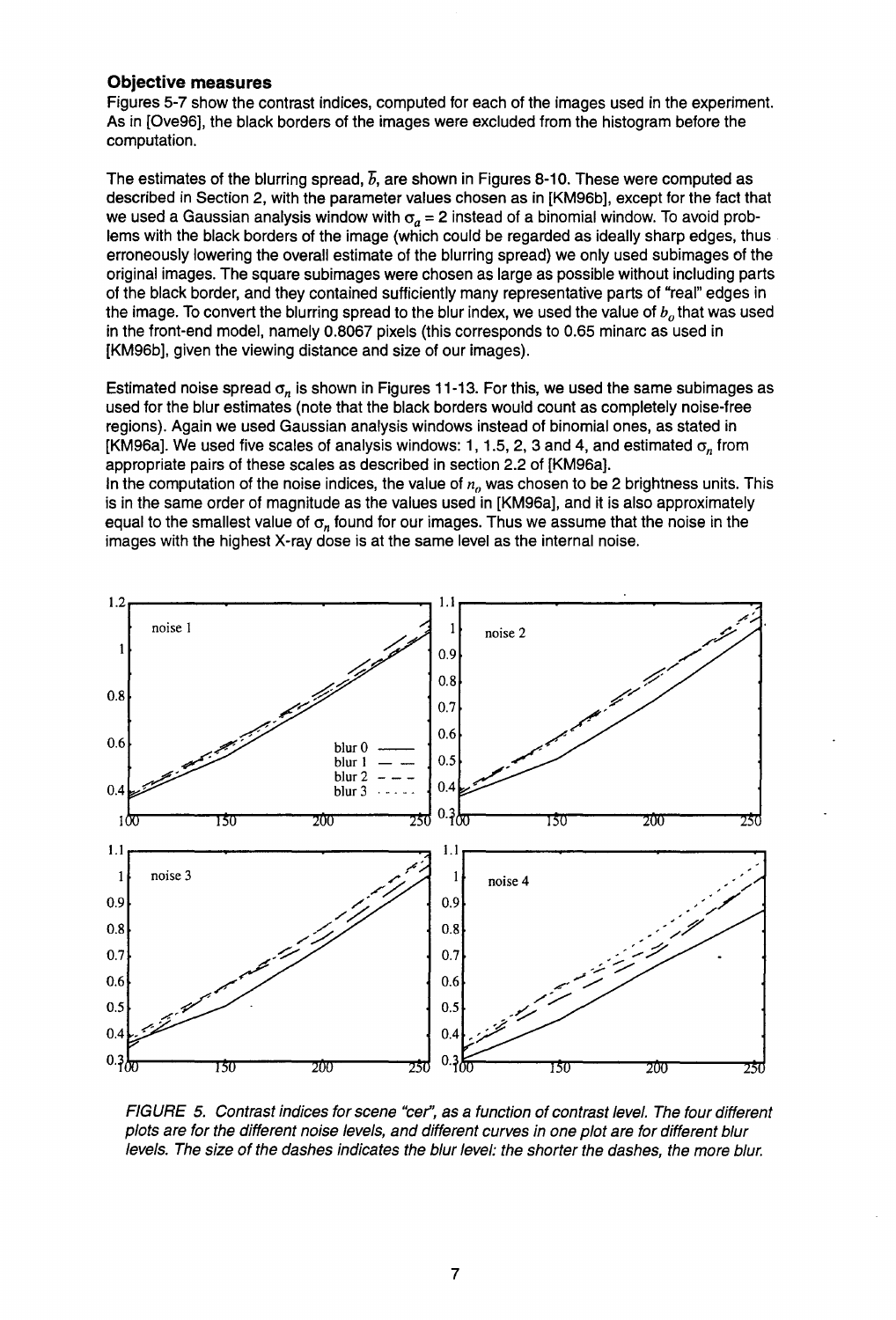

FIGURE 6. Contrast indices for scene "kid", as a function of contrast level. See the caption of Figure 5 tor further description.



FIGURE 7. Contrast indices for scene "leg", as a function of contrast level. See the caption of Figure 5 for further description.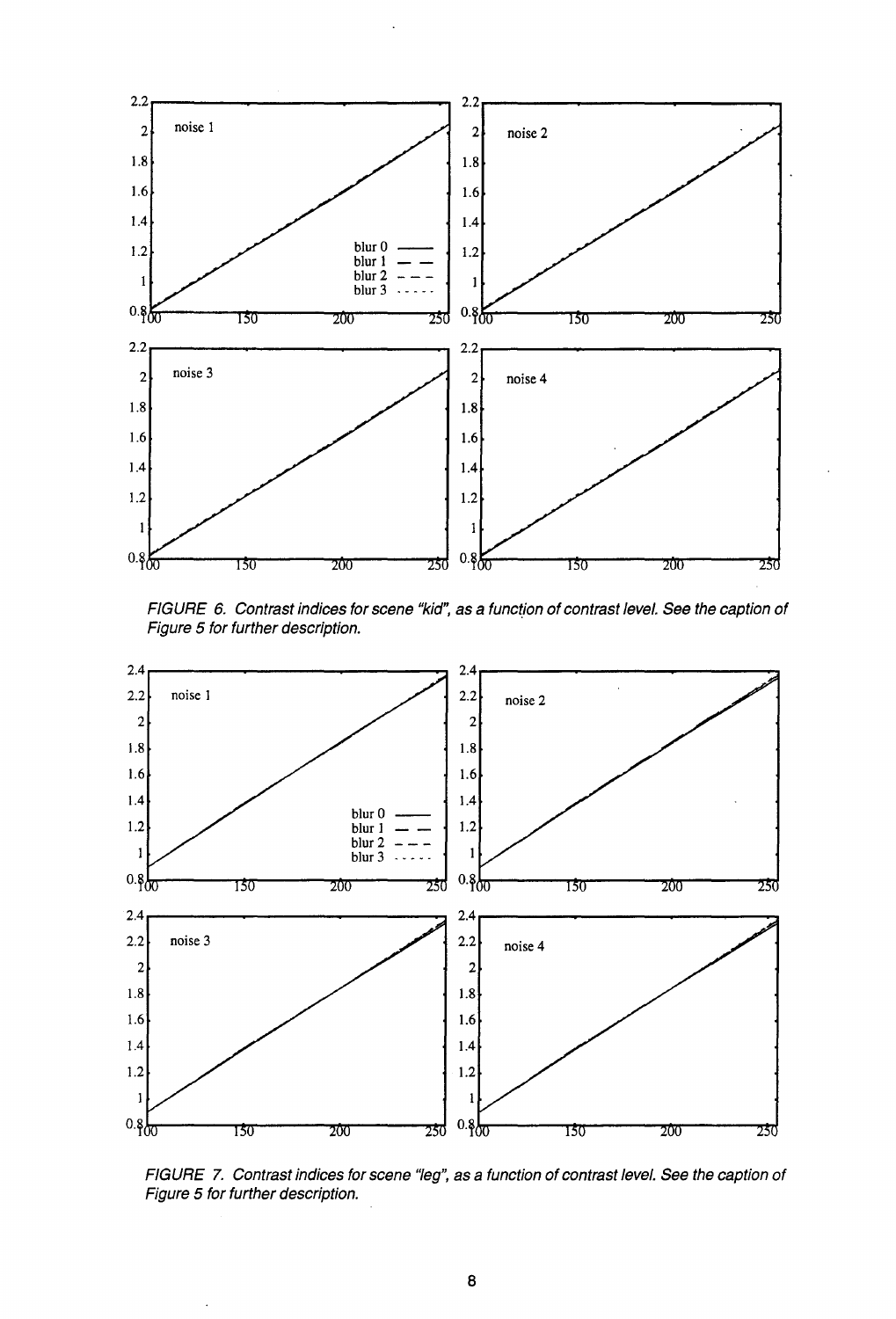

FIGURE 8. Estimated blur spread for scene "cer", as a function of blur level. The four different plots are for the different noise levels, and different curves in one plot are for different contrast levels. The size of the dashes indicates the contrast level.



FIGURE 9. Estimated blur spread for scene "kid", as a function of blur level. See the caption of Figure 8 for further description.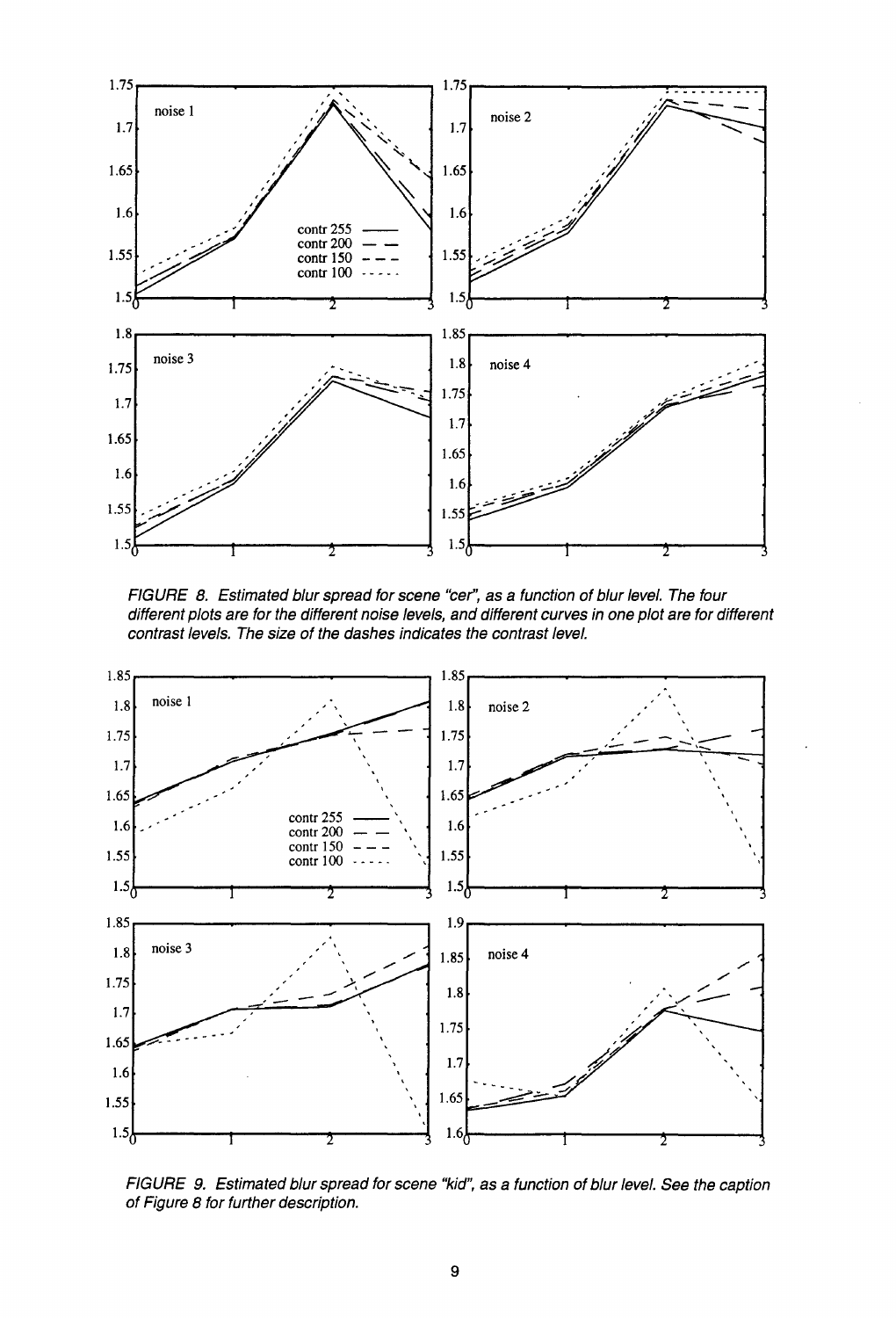

FIGURE 10. Estimated blur spread for scene "leg", as a function of blur level. See the caption of Figure 8 for further description.



FIGURE 11. Estimated noise spread for scene "cer", as a function of noise level. The four different plots are for the different contrast levels, and different curves in one plot are for different blur levels. The size of the dashes indicates the blur level.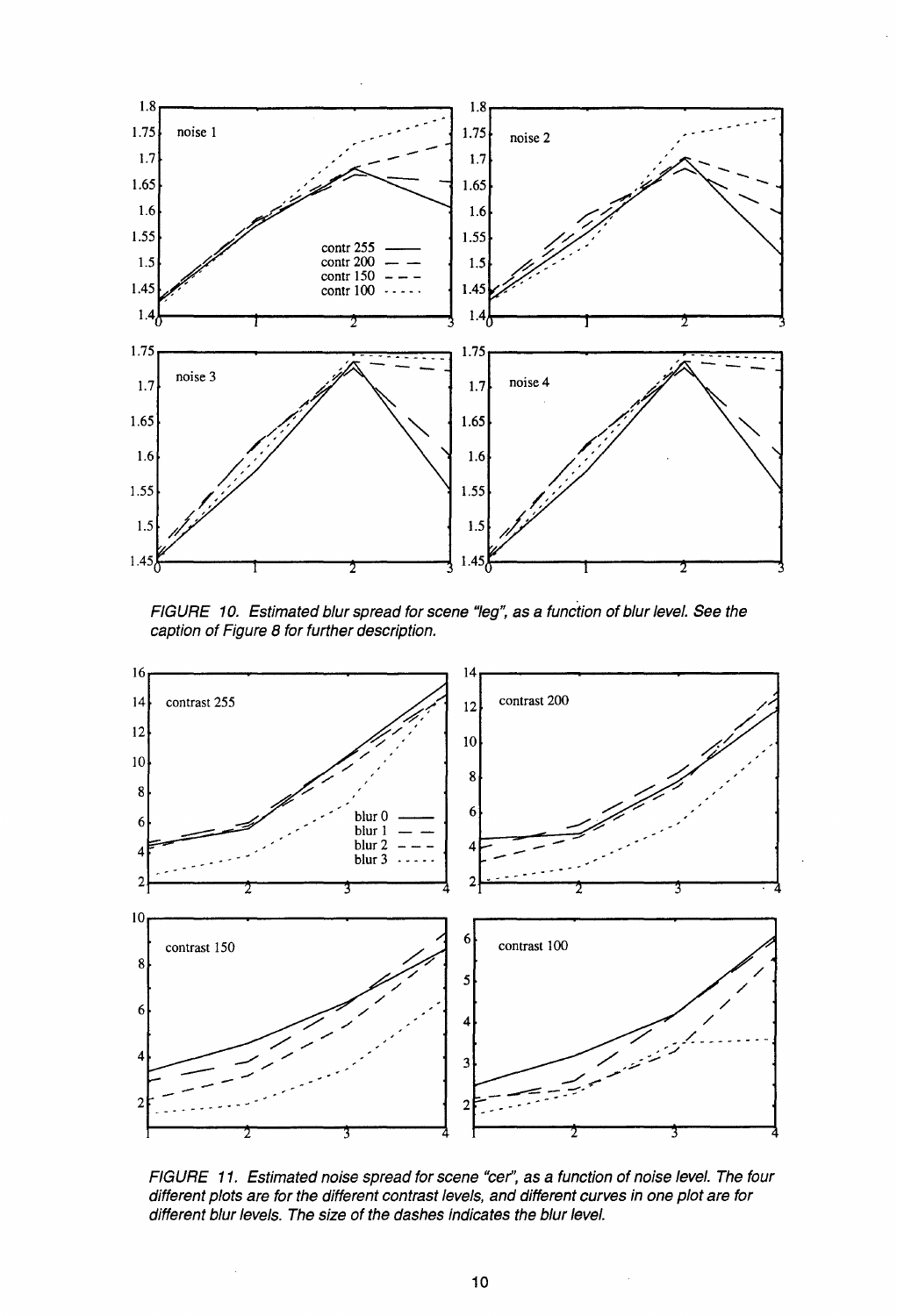

FIGURE 12. Estimated noise spread tor scene "kid", as a function of noise level. See the caption of Figure 11 for further description.



FIGURE 13. Estimated noise spread for scene "leg", as a function of noise level. See the caption of Figure 11 for further description.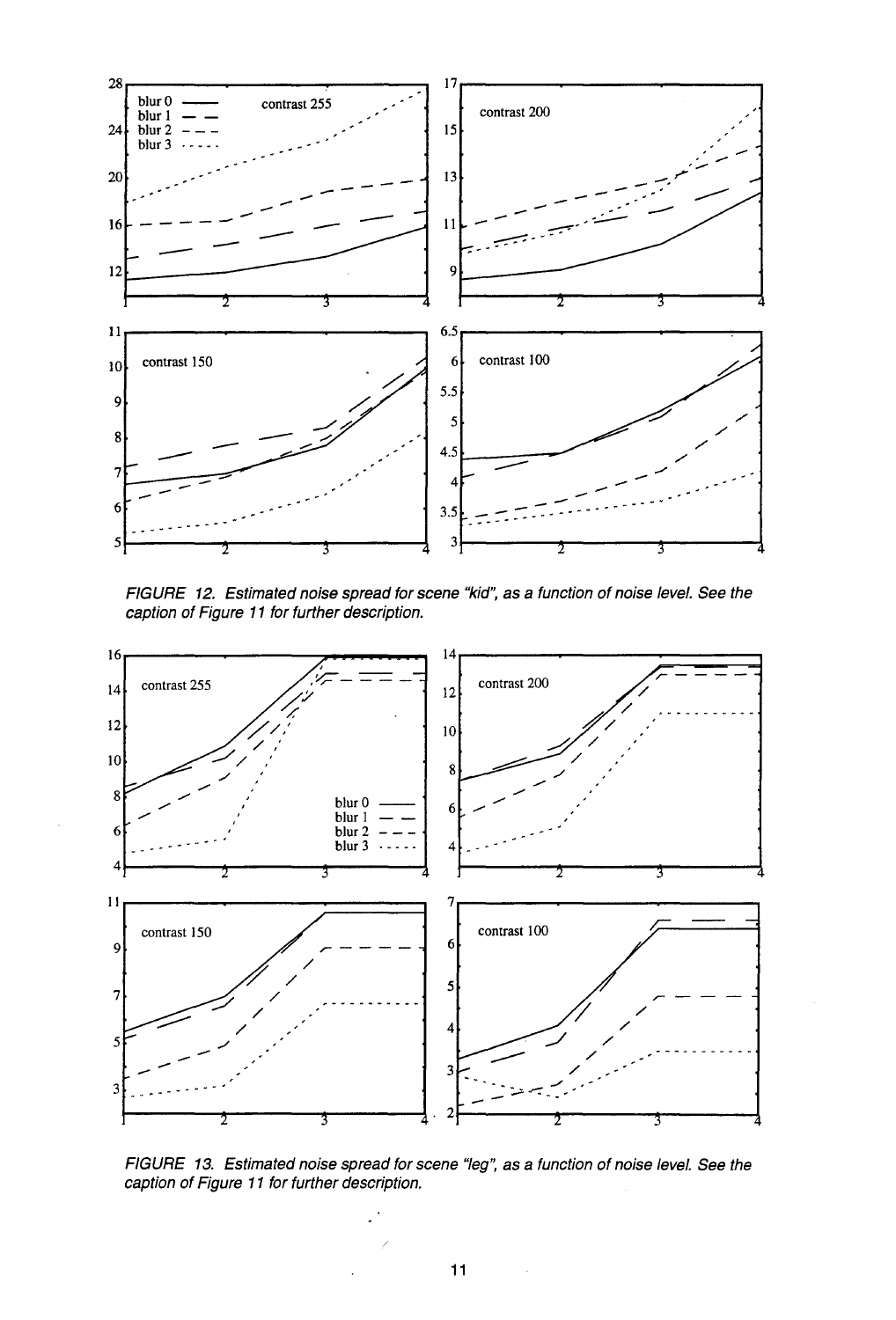#### **Discussion**

The objective measures as computed for the 3 x 64 images used in the experiment give rise to the following observations.

As already observed in [Ove96), the effect of the varying window width is reflected very well in the contrast index. We see that the estimate is insensitive to noise and blur, although the contrast index drops a little when the subtraction image "cer" is extremely noisy.

The estimated blurring spread describes the varying blur level well when the blurring kernel is not too large. For blur levels O to 2, we see that the estimated blur indeed increases with the blur level. For these levels, we also see that the estimates are quite insensitive to noise variations and contrast variations (except for contrast level 100 in the "kid" scene).

For blur level 3 (the right-most points in Figures 8-10), the estimated blur behaves much less predictable. In the case of scene "cer'', we see a noise effect and for the other two scenes, we see an effect of the contrast level. The fact that the estimates don't agree with the blur level can be explained from the selected size of the analysis window. We used a window with a spread of 2, while the highest blur level corresponds to a blurring kernel with spread 3. To estimate such an amount of blur correctly, a larger analysis window would be needed. If we used a larger window, the smaller amounts of blur would be estimated less accurately and the algorithm would be computationally more demanding. However, since blur level 3 introduces an amount of blur much larger than that actually encountered in X-ray images, we decided to stick to an analysis window with a spread of 2. We will just neglect the blur estimations for blur level 3 in the image quality model presented in the next section.

The noise spread estimates, finally, are seen to increase with the noise level. The estimates also increase with the contrast level. Increasing blur has a tendency to lower the noise spread estimate, except for the "kid" scene at high contrast levels where the effect is just the opposite. It is not clear why the "kid" scene behaves differently from the other two in this respect.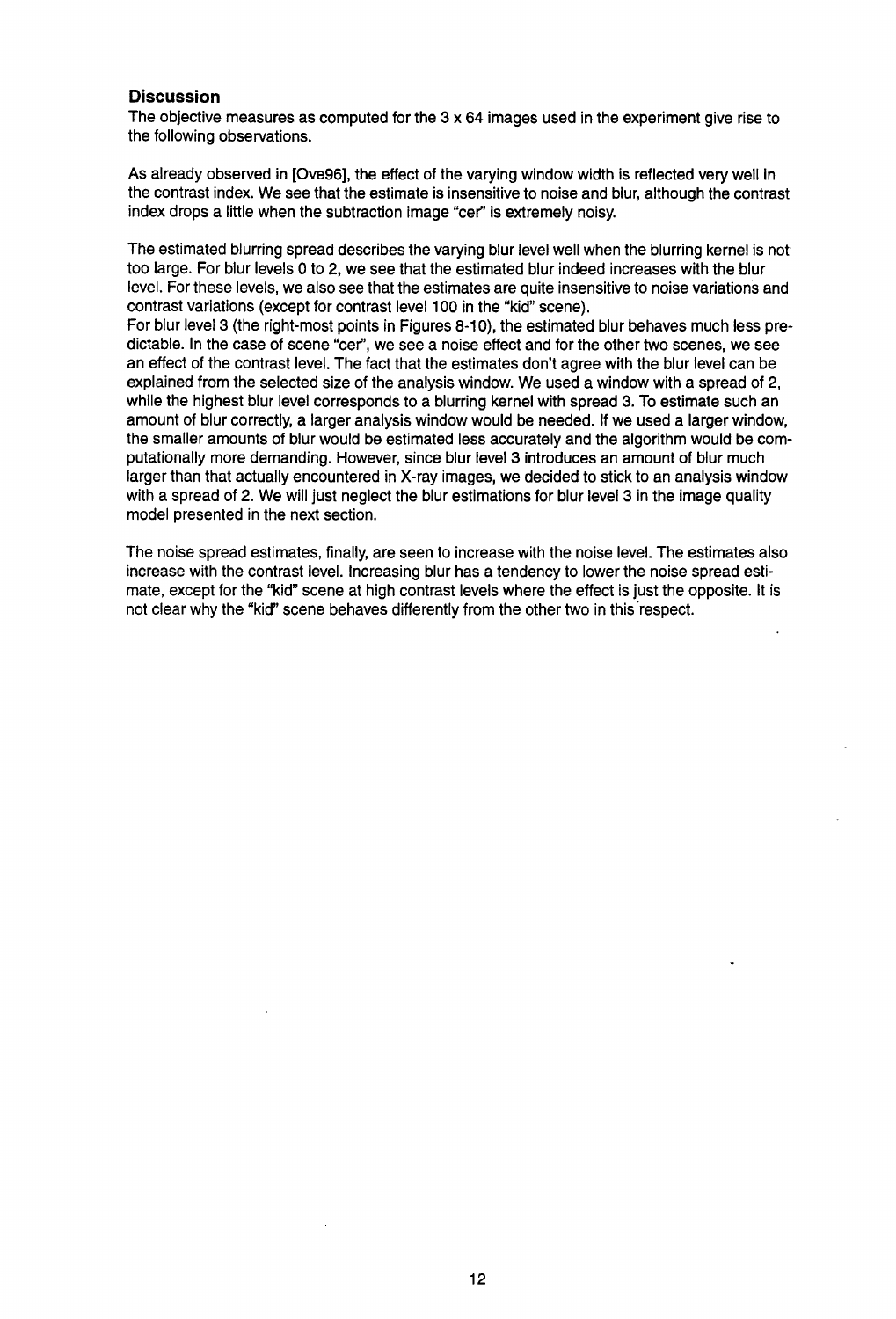#### **4. Quality model**

This chapter explains how the objective measures are used to find a quality model. The model prediction of quality will be a polynomial function of the contrast, blur and noise indices. The simplest case is the linear model:

$$
q = a_0 + a_c \cdot I_c + a_b \cdot I_b + a_n \cdot I_n.
$$

In this formula,  $I_c$ ,  $I_b$  and  $I_n$  are the contrast, blur and noise index, respectively;  $a_c$ ,  $a_b$  and  $a_n$  are the coefficients with which each of these indices has to be multiplied.  $a_0$  is an additive constant. Using linear regression, the best fitting constants  $a_0$ ,  $a_r$ ,  $a_b$  and  $a_n$  and can be determined. The goodness-of-fit may be expressed in terms of the squared correlation coefficient,  $r^2$ : this indicates which percentage of the variance in *q* can be explained from the model prediction. We still have a few options for the construction of such a model: we can either use the data of all three scenes in one single regression, or we can make three separate models for each of the scenes. It seems to make more sense to make three separate fittings, because we cannot say anything about the comparison of quality scores across scenes: scenes were never compared to each other in the experiment. However, we can deal with this by assuming that the differences in quality scores between scenes can be modelled by a linear scaling:  $q' = a_s + b_s q$  where  $a_s$ and  $b_s$  are scene dependent. Thus the parameters  $a_s$  and  $b_s$  (for three values of scene s) enter in the regression formula. Here  $a_s = 0$  and  $b_s = 1$  can be fixed for one of the scenes (in our case, we fixed these for scene "cer").

The second choice we have to make is whether to use the data from all blur levels, or whether to exclude the data points corresponding to blur level 3. As discussed in the previous section, we cannot expect to find a good fit when we include blur level 3, because the blur index does not even correlate well with the spread of blurring kernel in this case. We can expect to find a better correlation if we exclude blur level 3, if only because we have to fit the model to fewer points. In Table 1 below we show the results for the four cases: data pooled over the scenes or separate data sets for each of the scenes, and with or without blur level 3.

|                | with blur level 3 |           |           |           | without blur level 3 |           |           |           |  |
|----------------|-------------------|-----------|-----------|-----------|----------------------|-----------|-----------|-----------|--|
|                | cer               | kid       | leg       | pooled    | cer                  | kid       | leg       | pooled    |  |
| a <sub>0</sub> | 24.0972           | 10.7763   | 13.6695   | 24.0301   | 22.1935              | 15.7929   | 13.2309   | 23.5889   |  |
| $a_c$          | 2.35180           | 1.06689   | 0.60794   | 2.24429   | 3.97134              | 2.19717   | 1.74935   | 3.71460   |  |
| $a_h$          | $-71.313$         | $-26.107$ | $-33.868$ | $-71.179$ | $-62.175$            | $-35.346$ | $-28.177$ | $-65.335$ |  |
| $a_n$          | 1.86771           | 1.95261   | 0.57979   | 2.13243   | $-1.8426$            | $-4.2357$ | $-4.4845$ | $-2.5619$ |  |
| $r^2$          | 0.70627           | 0.26953   | 0.34632   | 0.47279   | 0.86494              | 0.49635   | 0.52820   | 0.65201   |  |

Table 1: coefficients in the linear quality models

Even the best of the linear models is not very good in predicting the quality scores. Looking at the "cer" scene when blur level 3 is excluded, we find  $r^2 = 0.86494$ , but for the other scenes, only about 50% of the variance can be explained. The obvious step to improve the model is to look at a quadratic model. If we allow all possible coefficients to be non-zero, we arrive at the so-called ''full" quadratic model:

$$
q = a_0 + a_c I_c + a_b I_b + a_n I_n + a_{cc} I_c^2 + a_{bb} I_b^2 + a_{nn} I_n^2 + a_{cb} I_c I_b + a_{cn} I_c I_n + a_{bn} I_b I_n
$$

The fact that we might need to include cross-terms in the model could be expected if we realize that the three indices are correlated. For instance, both the contrast index and the noise index increase with the physical contrast level.The reason for including the squared indices along with the indices themselves is less obvious. It is inspired by the work of De Ridder [Rid92] who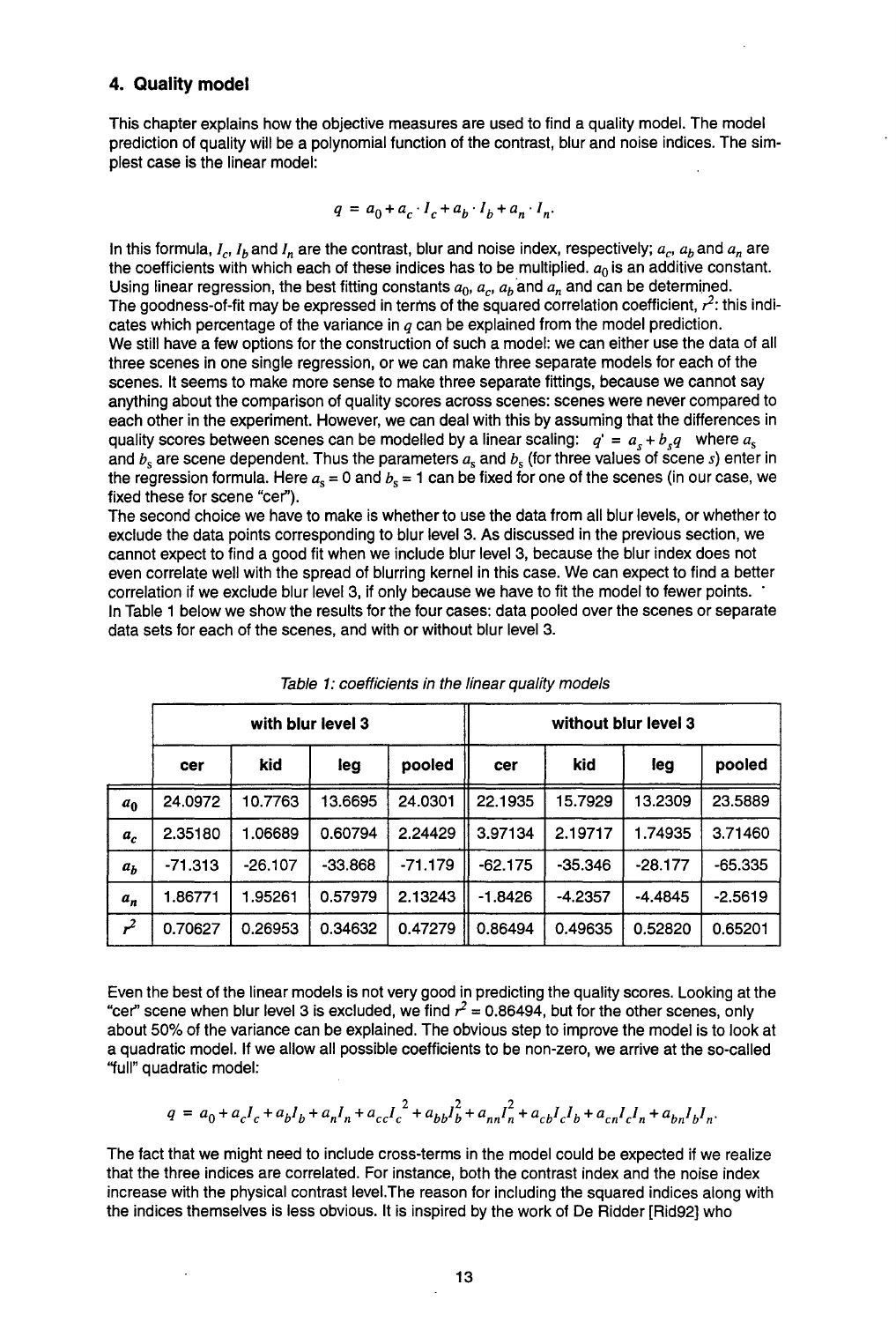showed that different types of perceived image impairments (such as blur or noisiness) are combined into an overall quality impression  $(q)$  using a euclidean summation rule. In that case we should be able to model  $q^2$  as a sum of squared contrast, blur and noise indices. For the moment we stick to the model for  $q$  as such; we come back to a model for  $q^2$  later in this section. Again we consider four different model fits: for separate scenes or pooled over scenes, and with or without blur level 3. Table 2 shows the results.

|                | with blur level 3 |           |           |           | without blur level 3 |           |           |           |
|----------------|-------------------|-----------|-----------|-----------|----------------------|-----------|-----------|-----------|
|                | cer               | kid       | leg       | pooled    | cer                  | kid       | leg       | pooled    |
| a <sub>0</sub> | 81.3181           | $-141.90$ | 50.2875   | 24.9833   | 42.4062              | $-177.27$ | 4.85345   | 24.2939   |
| a <sub>c</sub> | 0.23829           | $-2.1688$ | $-7.9976$ | -9.1540   | 8.94127              | $-0.2646$ | 4.38504   | 1.98576   |
| $a_h$          | -495.88           | 876.517   | $-272.56$ | $-133.79$ | $-211.71$            | 1167.83   | 55.1083   | $-80.258$ |
| $a_n$          | 37.5595           | 72.9531   | 20,5859   | 59.0037   | 0.28251              | 23.5548   | $-22.392$ | 1.37888   |
| $a_{\rm cc}$   | -5.0332           | 1.53970   | $-2.0671$ | -1.0847   | $-2.5841$            | 2.46847   | $-1.7152$ | $-0.4334$ |
| $a_{bb}$       | 738.899           | $-1371.1$ | 340.851   | 157.253   | 237.983              | $-1939.3$ | $-235.94$ | 7.63346   |
| $a_{nn}$       | -23.611           | -9.8927   | -48.470   | $-30.500$ | 7.39162              | 39.0982   | $-18.081$ | -1.6105   |
| $a_{cb}$       | 22.5221           | 17.5814   | 31.5306   | 40.2427   | 12.7440              | 52,6007   | 4.75162   | 21.1145   |
| $a_{cn}$       | 7.63424           | $-10.523$ | 14.5809   | 4.41696   | $-12.149$            | $-35.436$ | 4.09201   | $-7.9514$ |
| $a_{hn}$       | -78.016           | -169.65   | $-5.1550$ | $-123.31$ | -1.1384              | $-100.09$ | 89.3852   | 10.2159   |
| r <sup>2</sup> | 0.78003           | 0.64312   | 0.47863   | 0.53453   | 0.91368              | 0.81647   | 0.69253   | 0.76229   |

Table 2: coefficients in the full quadratic models

Obviously, all fits are better than those in the corresponding linear models. We also see that the variation of coefficients across scenes is much higher than for the linear models. This is due to the fact that with this many degrees of freedom, one is likely to find nearly optimum solutions in various regions of the parameter space. It follows that such a complex model is very hard to interpret.

To find a compromise between the good fit of the full quadratic model and the simplicity of the linear model, we now investigate quadratic models in which we allow only three non-zero coefficients plus an intercept  $(a_0)$ . Thus we have the same number of coefficients as in the linear model, but we can select them from a larger set. We call this a "reduced quadratic model". Since the "separate scenes, without blur level 3" model outperforms the other ones (at least for the quadratic models}, we concentrate on this case. When all possible reduced models are tested for this case - there are 84 of them - it turns out that the model given in Table 3 gives the best "total fit". By "total fit", we mean the sum of the  $r^2$  terms for the three scenes. In fact, the model of Table 3 also gives the highest  $r^2$  for each separate scene, except for one other model which gave a marginally higher  $r^2$  for the "cer" scene (but significantly lower  $r^2$ 's for the "kid" and "leg" scenes).

Table 3 also gives coefficients for the other three cases, i.e. including blur level 3, and pooling over scenes. These are the results of fitting the same reduced model to the data points of those three cases.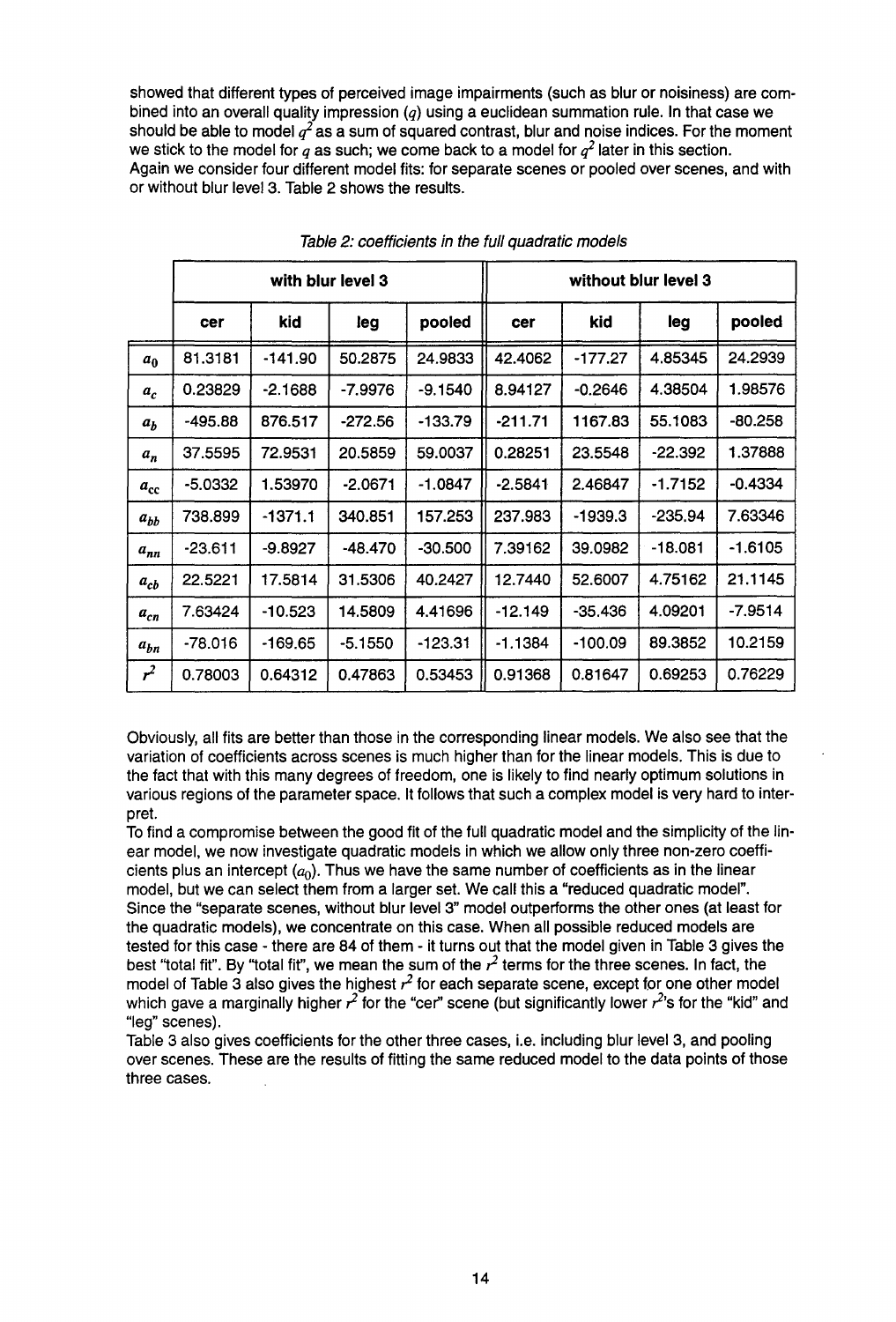|                | with blur level 3 |           |           |           | without blur level 3 |           |           |           |  |
|----------------|-------------------|-----------|-----------|-----------|----------------------|-----------|-----------|-----------|--|
|                | cer               | kid       | leg       | pooled    | cer                  | kid       | leg       | pooled    |  |
| a <sub>0</sub> | 14.7389           | 7.93676   | 9.65860   | 15.1963   | 14.1292              | 10.8072   | 10.1387   | 14.6749   |  |
| $a_{bb}$       | $-126.17$         | $-63.007$ | $-69.141$ | $-130.58$ | $-126.85$            | $-118.10$ | $-90.804$ | $-131.54$ |  |
| $a_{cb}$       | 5.27855           | 12.8526   | 3.35737   | 6.33213   | 1.9.2050             | 35.7783   | 14.4832   | 22.0934   |  |
| $a_{cn}$       | 2.18507           | $-2.9805$ | $-0.3285$ | 1.18104   | $-3.7472$            | $-12.026$ | $-4.2163$ | $-6.1986$ |  |
| $r^2$          | 0.69508           | 0.27240   | 0.35171   | 0.46340   | 0.88105              | 0.71253   | 0.62302   | 0.72873   |  |

Table 3: coefficients in the reduced quadratic models

For the case of separate scenes without blur level 3, we find a fairly good fit. We observe that the  $r^2$  value for scene "cer" is approximately halfway between the values for the linear model and for the full quadratic model; for the other two scenes, the  $r^2$  value is much closer to the value of the full quadratic model.

It can also be seen that the coefficients for the three different scenes are much closer to each other than they were in the full quadratic model. Even after pooling over the scenes, the values of the coefficients do not change too much. This indicates that a reduced model with fixed values for the coefficients can be used to predict the quality scores for different scenes. When we use the following values (obtained by averaging the values for the three separate scenes):

 $a_0 = 11.6917$  $a_{bb}$  = -111.918  $a_{cb}$  = 23.1555  $a_{cn} = -6.66317,$ 

the model explains 83.8%, 63.6% and 57.9% of the variance for the scene "cer'', "kid" and "leg", respectively.

The terms in the model can be interpreted as follows. The fact that the negative coefficient *abb*  occurs shows the importance of blur in the subjects' quality scores. This was already noted in [Ove95]. The positive value of  $a_{cb}$  indicates the positive effect of contrast. When an image is blurred, high contrast appears to be even more important. Interestingly enough, this cross-term plays a more important role in predicting the quality than the contrast index per se<sup>1</sup>. The negative coefficient  $a_{cn}$  means that noisiness has an especially detrimental effect on the quality when the contrast level is high. Again, this is more important than the noise index alone (even though the noise index itself is already increasing with contrast level).

Finally we investigate a model for  $q^2$ , which was our incentive to add the square terms in our model. We try the reduced model given in Table 3 (i.e. a quadratic model in which only  $a_0$ ,  $a_{bb}$ ,  $a_{cb}$ and  $a_{cn}$  may be non-zero), to model  $q^2$ . When we only consider the case of separate scenes in which blur level 3 is excluded, we find  $\vec{r}$  values of 0.85899, 0.69957 and 0.59640, respectively. Comparing these to the values in the model for *q* (0.88105, 0.71253 and 0.62302), it is seen that this reduced model for q works slightly better than the same model for  $q^2$ . One might argue that for  $q^2$ , the optimum reduced model could have different non-zero coefficients, but a quick search among the most promising of the 84 possible models did not produce any better models.

<sup>1.</sup> Note that, even if we were modelling perceived sharpness only instead of quality, we would always need a cross-term for the interaction of contrast and blur, because of the known effect of contrast on perceived sharpness.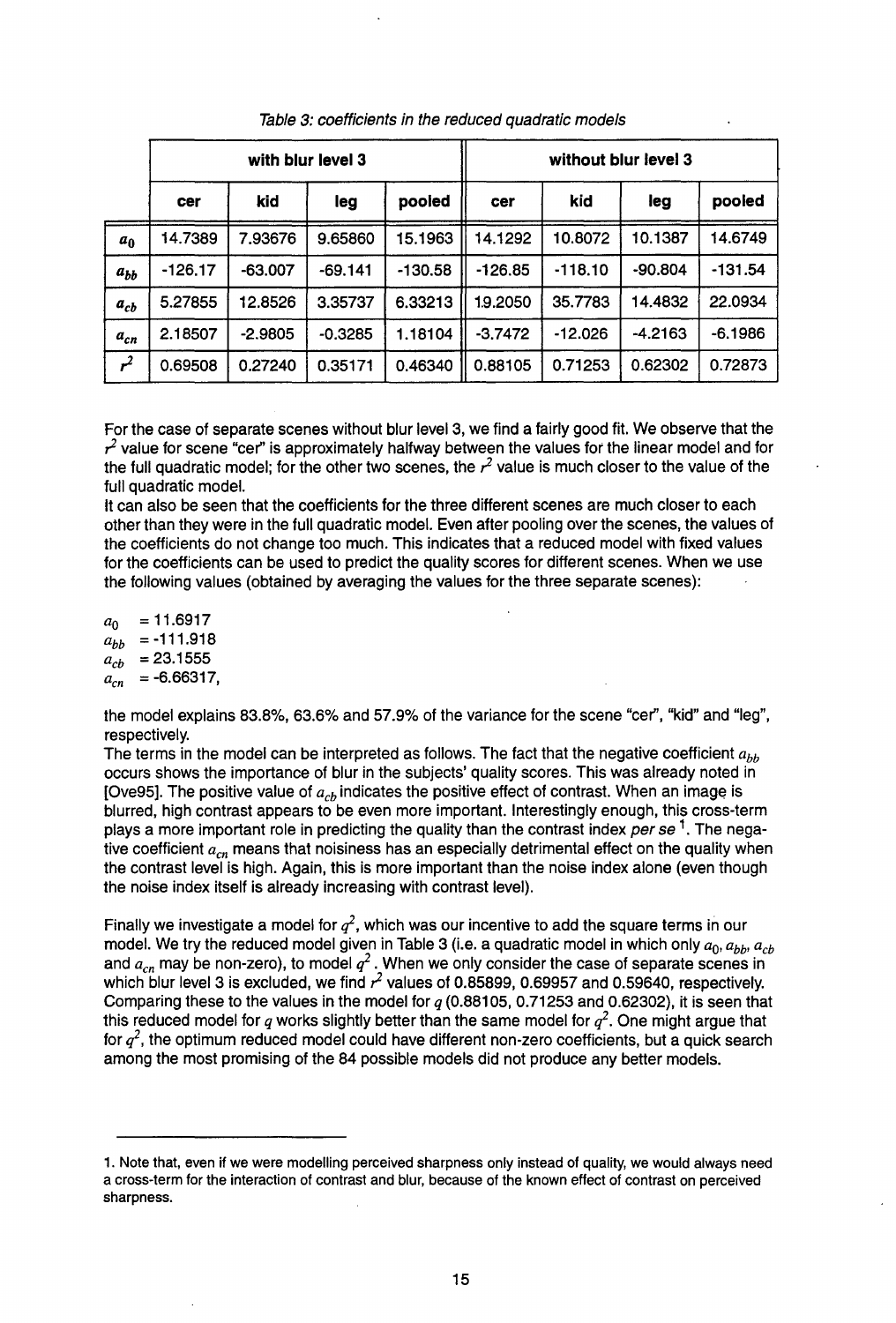#### **5. Conclusions and discussion**

A number of conclusions can be drawn from the work described in this report.

We have seen that our objective measures for contrast, blur and noise are able to describe the effects of variation of physical contrast, blur and noise. However, we have also found some interactions: especially the estimate for noise seems to be sensitive to variations in contrast and blur. It would be interesting to try and come up with an improved noise index which is a more robust estimate of the noise standard deviation.

We have not checked whether the blur and noise indices are also able to describe the perceived sharpness and noisiness. For the contrast index, the relation with perceived contrast was investigated in [Ove96]. In the present study, we have only investigated the relation between the estimates and the perceived quality without looking at the intermediate step of perceived image attributes.

As already discussed in Section 3, the blur index does not work well when the blurring spread is too large. When large amounts of blur are expected in an image, one could apply a larger analysis window, but this will not be necessary for everyday purposes.

The regression models presented in Section 4 are able to predict the quality scores to a fair extent (accounting for 60% to 80% of the variance). This holds for models that are separately fit to the data of individual scenes, but also when a single fit is used for all scenes (allowing for a linear scaling of the scores for different scenes). We do however need to discard the data for images with blur level 3, because the blur index is extremely unreliable at this level. We have shown that a relatively simple model with three second-order terms plus an offset works much better than a linear model with the same number of variables. The terms and the signs of their coefficients could be interpreted in a meaningful way. A quadratic model with 10 parameters was shown to work still better, but this cannot be interpreted any more.

A final word of warning: quality models as presented in this report are not able to describe individual preferences of different subjects. In order to do this, we would need to fit models to the data of separate subjects. This would require an enormous amount of data, because every combination of subjects and scenes would have to be modelled independently. Thus the models presented here are only able to convey an average impression of quality.